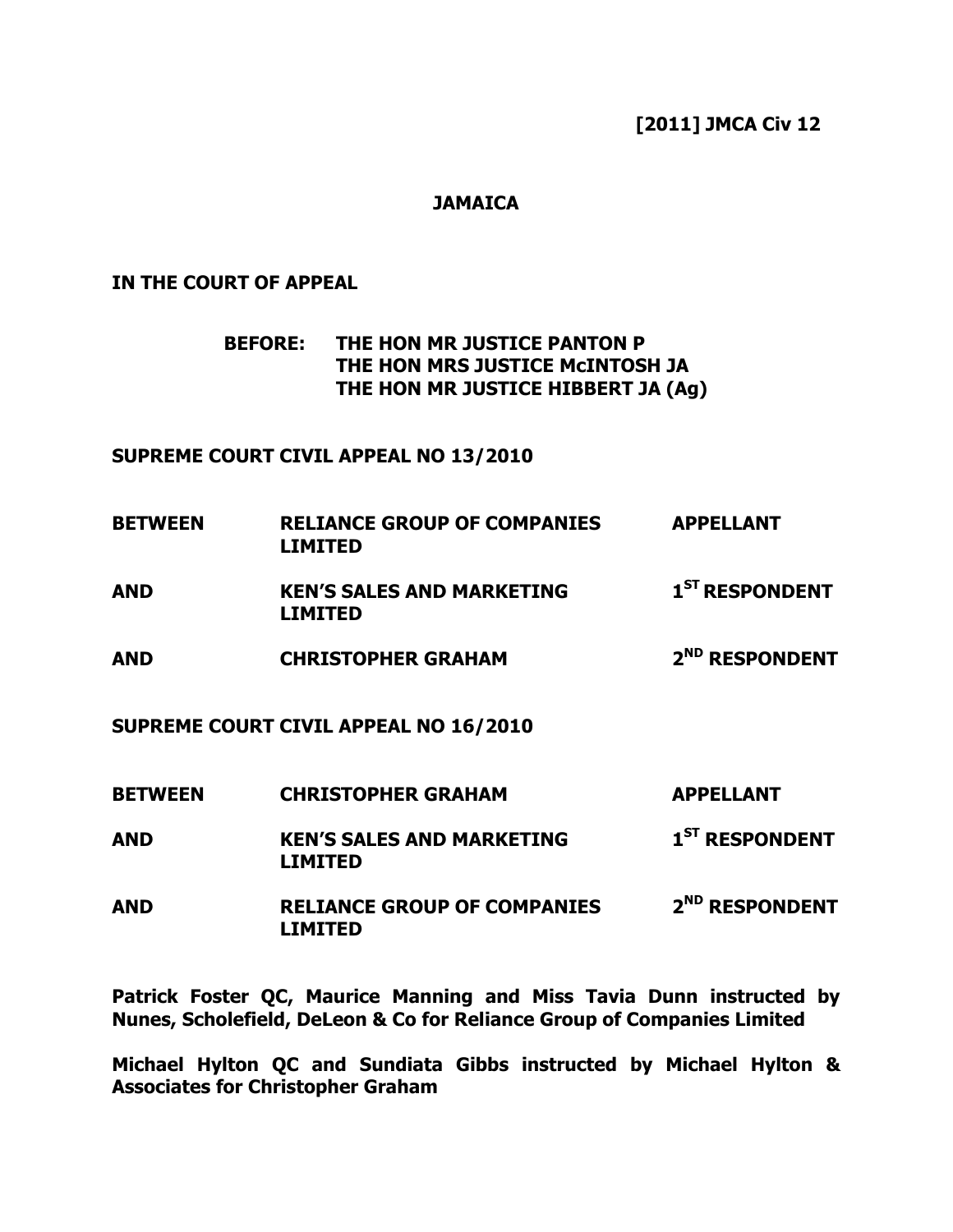Jalil Dabdoub and Miss Karen Dabdoub instructed by Dabdoub Dabdoub and Co for Ken's Sales and Marketing Limited

# 22, 23 February, 1 and 15 April 2011

#### PANTON P

[1] I agree with the reasons for judgment written by my learned brother, Hibbert JA (Ag) and have nothing to add.

#### McINTOSH JA

[2] I too agree with the reasoning of my brother Hibbert JA (Ag) and have nothing further to add.

#### HIBBERT JA (Ag)

[3] On the 1 April 2011, we allowed the appeals, set aside the orders of Beswick J made on 28 January 2010 granting the injunctions against the appellants. We also ordered that Ken's Sales and Marketing Limited pay the costs of the appeal and of the application in the court below; such costs to be agreed or taxed. We now put our reasons in writing.

[4] Ken's Sales and Marketing Limited (Ken's Sales) is the registered proprietor of three properties situated at 113, 113A and 84 Constant Spring Road in the parish of Saint Andrew. The registrations appear in the Register Book of Titles at Volume 1122 Folio 402, Volume 963 Folio 527 and Volume 1136 Folio 392, respectively.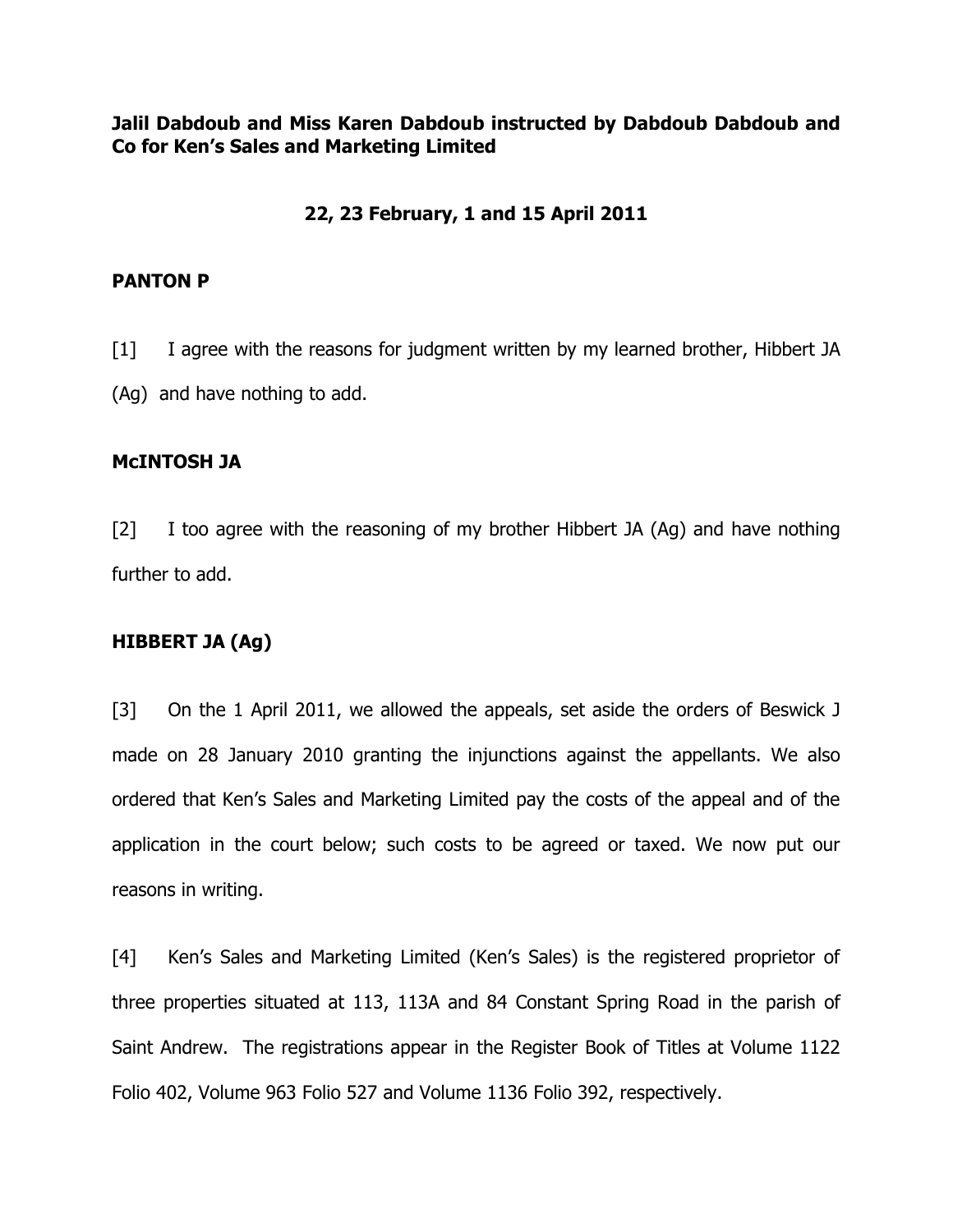[5] Ken's Sales obtained from Reliance Group of Companies Limited (Reliance), two loans in the currency of the United States of America. The first was for US\$1,250,000.00 and the second for US\$250,000.00. These loans were secured by mortgages which were endorsed on each of the certificates of title.

[6] Upon Ken's Sales' default in the repayment of the loans, Reliance decided to exercise its powers of sale under the mortgage and advertised the properties for sale. The first advertisement appeared in a daily newspaper on 1 October 2009.

[7] On 16 October 2009, Ken's Sales filed a fixed date claim form in the Supreme Court naming Reliance as the defendant seeking -

> "1. An injunction restraining the Defendant and its servants and/or agents from selling, transferring or otherwise disposing of or dealing with the Claimant's properties being all those parcels of land located at 113 and 113A Constant Spring Road, Kingston 10 in the parish of Saint Andrew and comprised in the Certificates of Title registered at Volume 1122 Folio 402, Volume 963 Folio 527 and Volume 1399 Folio 502 of the Register Book of Titles and all that parcel of land located at 84 Constant Spring Road, Kingston 10 in the parish of Saint Andrew and comprised in the Certificate of Title registered at Volume 1136 Folio 392 of the Register Book of Titles."

[8] Additionally, Ken's Sales sought declarations and orders touching on the validity of the mortgages.

[9] Ken's Sales also on 16 October 2009, filed a notice of application for court orders seeking an interim injunction to bar Reliance from selling, transferring or otherwise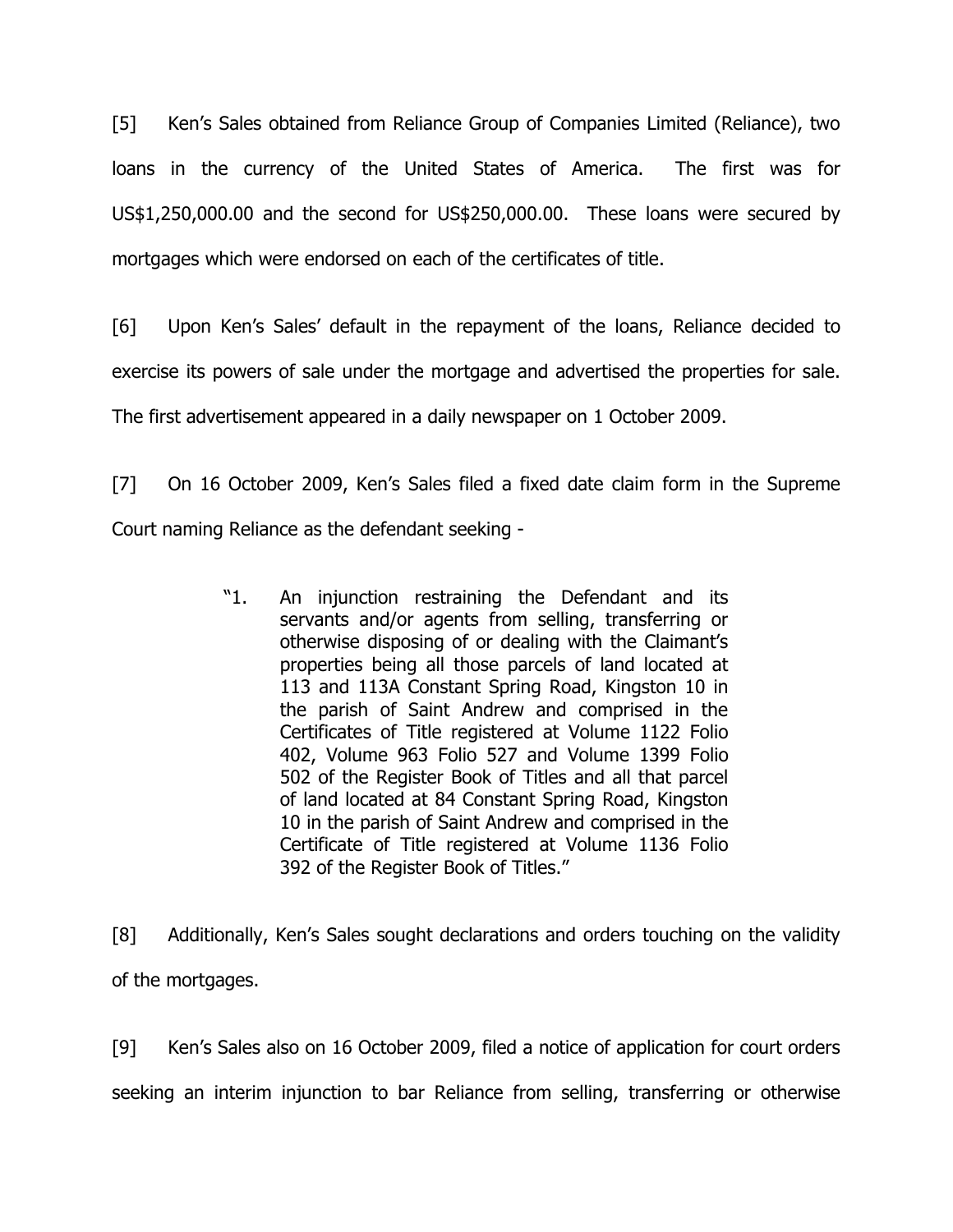disposing of or dealing with the three mortgaged properties. This application was not pursued.

[10] Mr Christopher Graham carried on a business in relatively close proximity to 84 Constant Spring Road and had been interested in purchasing that property for the purposes of his business. In furtherance of that desire, he, prior to November 2009, had discussions with Mr Kenneth Biersay, the managing director of Ken's Sales. No agreement was however reached pertaining to the sale price.

[11] On 5 November 2009, Mr Graham, in response to an advertisement in a newspaper stating that the property situated at 84 Constant Spring Road was to be sold by public auction, attended the auction at the offices of David DeLisser & Associates.

[12] At the auction, which was conducted by Mr David DeLisser, Mr Graham was the successful bidder on the property. He paid the deposit and secured an undertaking from a financial institution for the balance of the purchase price.

[13] On 20 November 2009, Ken's Sales lodged a caveat against the certificate of title for the property. A transfer to Mr Graham was lodged with the Registrar of Titles on 28 December 2009, and the Registrar warned the caveat lodged by Ken's Sales.

[14] On 6 January 2010, Ken's Sales filed an amended fixed date claim form, adding David DeLisser, David DeLisser and Associates Limited and Christopher Graham as the 2<sup>nd</sup>, 3<sup>rd</sup> and 4<sup>th</sup> defendants, respectively.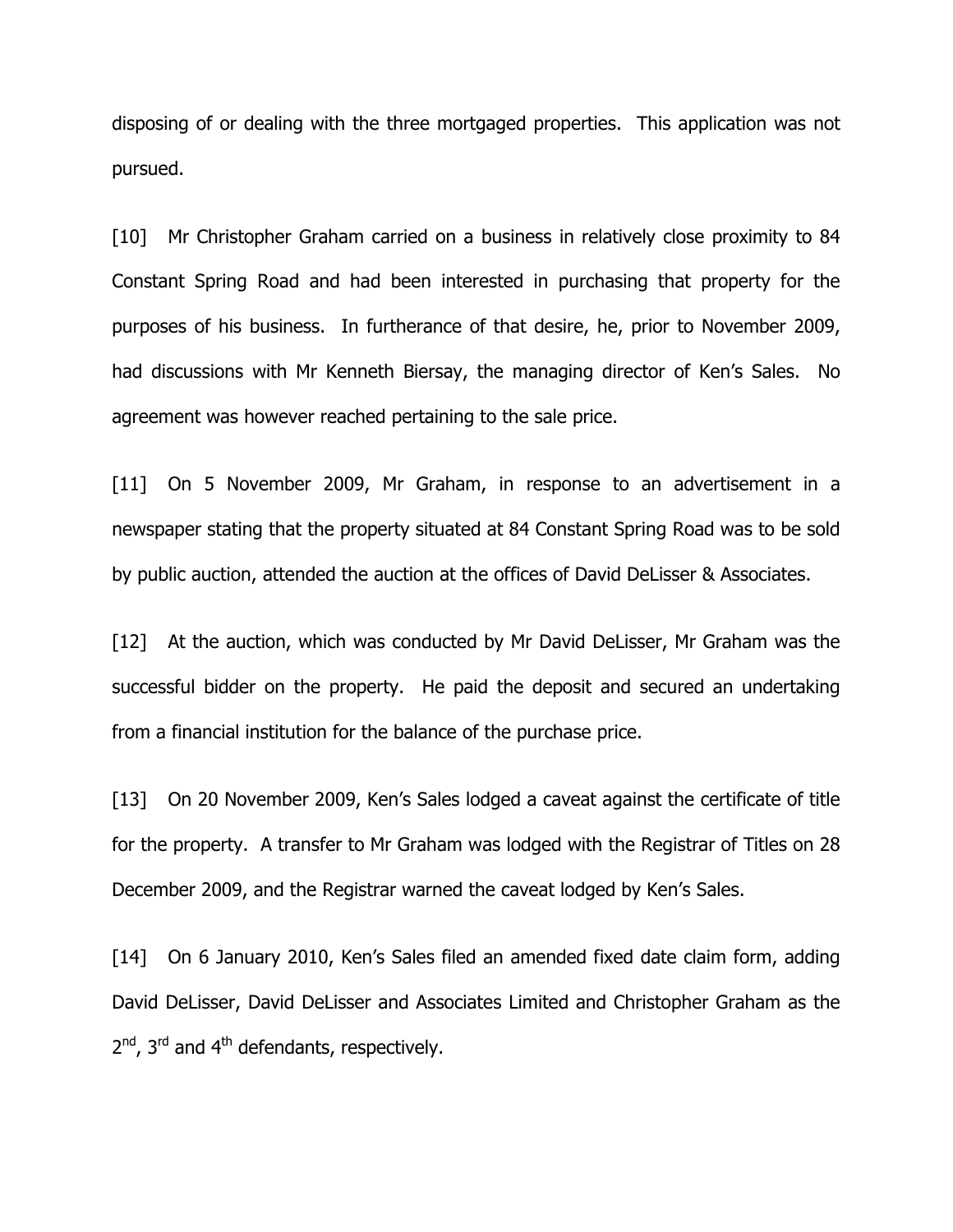[15] On the same day Ken's Sales filed an amended notice of application for court orders seeking the following injunctive reliefs:

- "1. An injunction against the  $1<sup>st</sup>$  Defendant and/or the Registrar of Titles or any person whomsoever restraining the transfer of the property situate at 84 Constant Spring Road registered at Volume 1136 Folio 392 of the Register Book of Titles until determination of this Honourable Court of the validity of the sale by Public Auction on the  $5<sup>th</sup>$  November 2009.
- 2. An injunction restraining the  $4<sup>th</sup>$  Defendant and/or his nominees, their agents and/or their servants from selling, transferring, mortgaging or otherwise disposing of, or dealing in any manner whatsoever, with the property situate at 84 Constant Spring Road registered at volume 1136 Folio 392 of the Register Book of Titles until determination by this Honourable Court of the validity of the sale of the said property by Public Auction on the  $5<sup>th</sup>$  November 2009.
- 3. An injunction restraining the  $1<sup>st</sup>$  Defendant and its servants and/or agents from selling, transferring or otherwise disposing of or dealing with the Claimant's properties being all those parcels of land located at 113 and 113A Constant Spring Road, Kingston 10, in the parish of Saint Andrew and comprised in the Certificates of Title registered at Volume 1122 Folio 402 and Volume 963 Folio 527 of the Register Book of Titles pending the determination of this claim or until further order of the Court."

[16] After an inter partes hearing, Beswick J on 28 January 2010 granted the orders in the terms prayed in paragraphs [1] and [2] of the amended notice of application for court orders. It is from these orders that Reliance and Christopher Graham appeal.

[17] The following are the grounds of appeal filed on behalf of Reliance: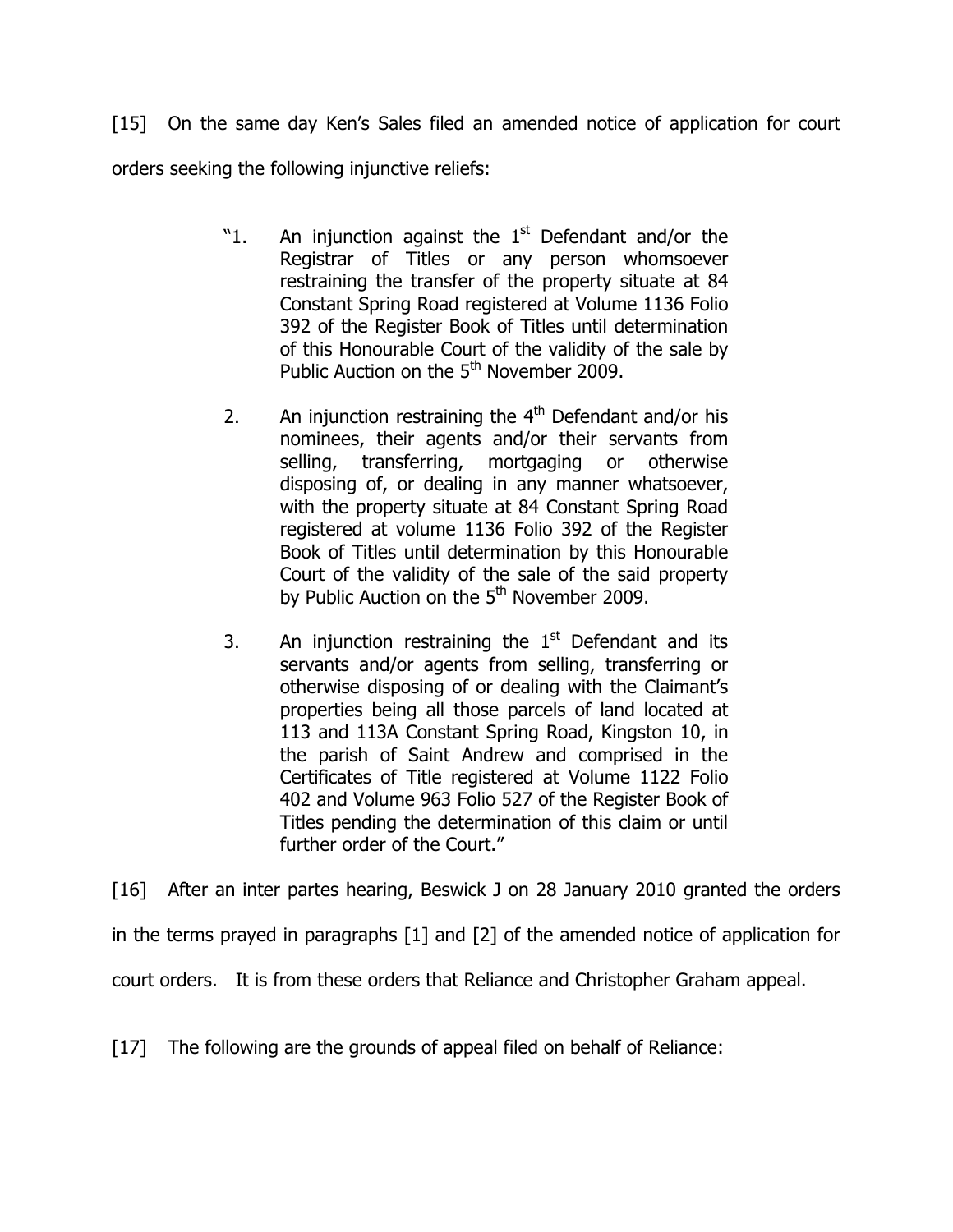- "1. The Learned Judge erred, in law, in ordering that the Appellant/First Defendant be restrained from transferring property in circumstances where the Second Respondent/Fourth Defendant was undeniably the successful bidder at a public auction and to whom the Appellant/First Defendant was contractually bound to and did effect a transfer of the property situated at 84 Constant Spring Road being the property registered at Volume 1136 Folio 392 of the Register Book of Titles.
- 2. The Learned Judge erred, in law, in seeking to restrain the Appellant/First Defendant in circumstances where the First Respondent/Claimant as Mortgagee (sic) was admittedly indebted to the Appellant/First Defendant and had acted in a manner calculated to impair and or interfere with the Mortgagee's exercise of its powers of sale by public auction and then to subsequently seek equitable reliefs it desired.
- 3. The Learned Judge erred in failing to at the very minimum consider and in fact require that the First Respondent/Claimant pay into court the sum that was outstanding to the Mortgagee as a condition of its securing injunctive reliefs against the Mortgagee that was otherwise entitled to realize its security in the face of the continuing chronic indebtedness of the first Respondent/Claimant.
- 4. The Learned Judge erred, in law and/or fact, in finding that the First Respondent/Claimant had a real prospect of succeeding in its claims for a permanent injunction.
- 5. The Learned Judge erred, in law, in finding that there were serious issues, to be tried.
- 6. The Learned Judge erred, in law, in finding that damages would not be an adequate remedy for the First Respondent/Claimant."

[18] On behalf of Christopher Graham, the following grounds were relied on: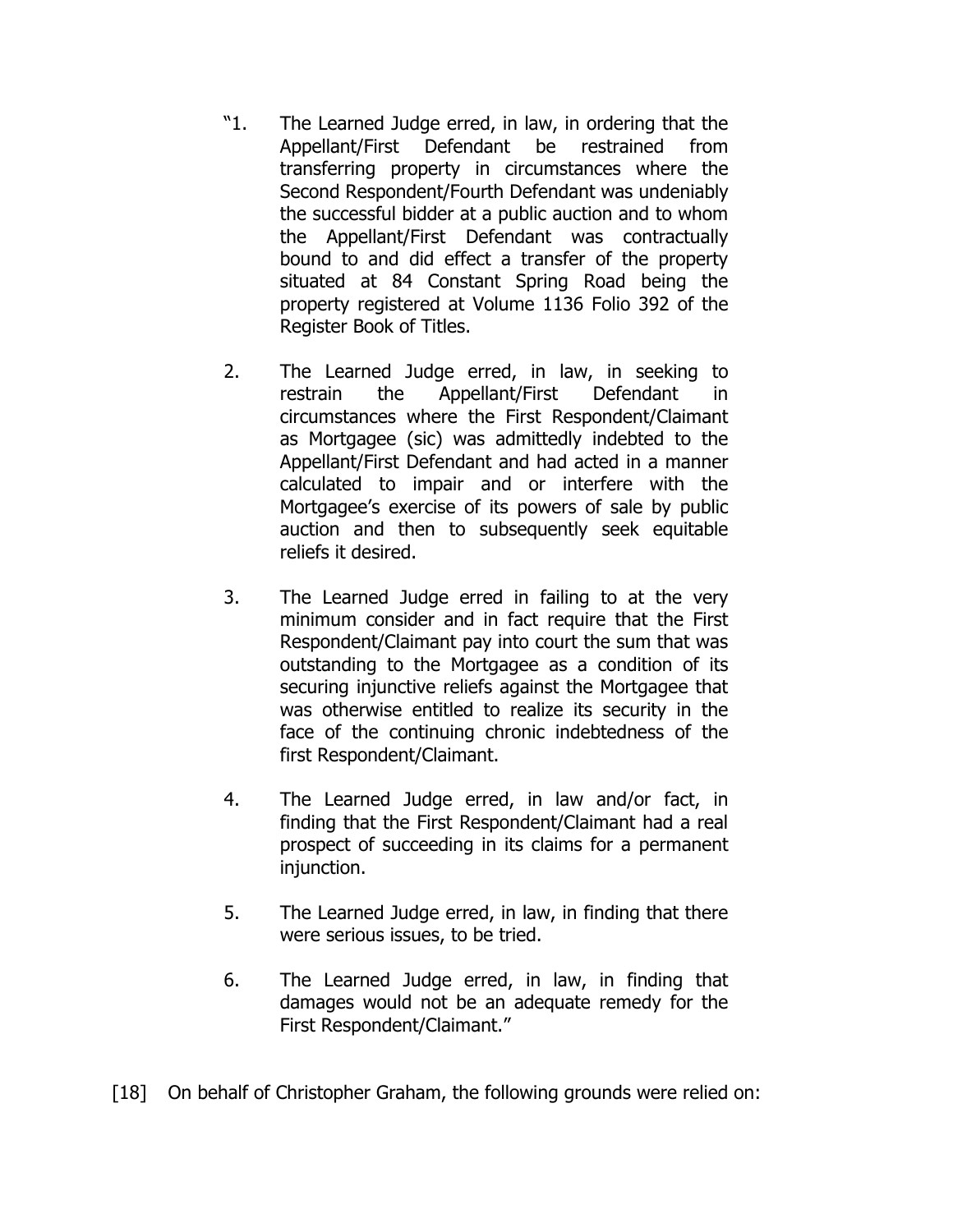- "(a) The learned judge erred in finding that the evidence available at the time of the hearing disclosed that the 1<sup>st</sup> Respondent had real prospects for succeeding in its claim for a permanent injunction at the trial.
- (b) The learned judge erred in finding that there was a serious issue to be tried.
- (c) The learned judge erred in finding that Section 106 of the Registration of Titles Act only protects a purchaser where the transfer has been registered and does not protect a purchaser where the registration of a sale is pending.
- (d) The learned judge erred in failing to find that damages would be an adequate remedy for the  $1<sup>st</sup>$ respondent."

[19] Mr Hylton QC, relying on the judgment of the House of Lords in **American Cyanamid Co. v Ethicon Limited** [1975] 1 All ER 504 submitted that in order for an applicant to obtain an interlocutory injunction, he must first satisfy the court that there is a serious question to be tried. If he succeeds in doing so he needs to further satisfy the court that damages would not be an adequate remedy. For this submission, he also relied on the decision of the Privy Council in **National Commercial Bank Jamaica** Limited v Olint Corporation Limited [2009] UKPC 16; [2009] 1 WLR 1405.

[20] In addressing the issue of whether or not there is a serious issue to be tried, Mr Hylton QC submitted that for the applicant to satisfy this requirement there must be evidence available to the court at the hearing that discloses that the applicant had a real prospect of succeeding in his claim for a permanent injunction. For this, he relied on the judgments in Re Lord Cable (deceased), Garratt & Ors v Waters & Ors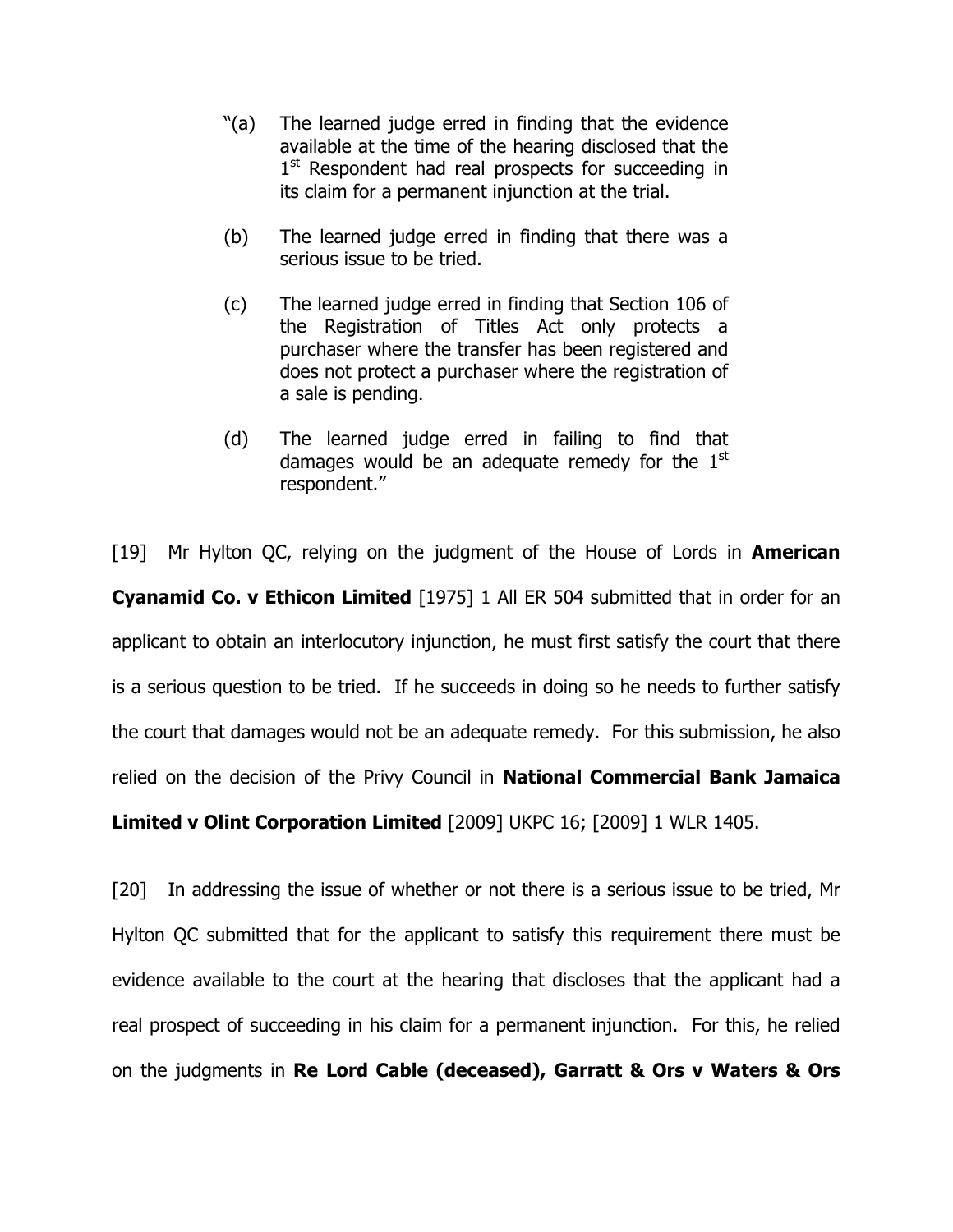[1976] 3 All ER 417 and Commissioner of Police & Anor v Bermuda **Broadcasting Company Limited** et al Privy Council Appeal No 48/2007, delivered on 23 January 2008.

[21] Finally on this point, Mr Hylton QC relied on section 106 of the Registration of Titles Act which was thoroughly examined and interpreted in the judgment of Forte P in Sheckleford v Mount Atlas Estate Limited Supreme Court Civil Appeal No 148/2000 delivered 20 December 2001. Based on this decision, he submitted that the transfer to Mr Graham could only be barred from registration, if it can be shown that he was not a bona fide purchaser. This, he submitted, would be the issue for the learned judge to consider. He further submitted that the affidavits of Mr Claude Brown and Mr Kenneth Biersay which speak to the conduct of Mr Graham could not constitute sufficiently precise factual evidence that Mr Graham committed acts which would cause him to lose his status as a bona fide purchaser.

[22] Consequently, Mr Hylton QC submitted, there was no serious issue to be tried hence the learned judge erred in granting the interlocutory injunction.

[23] Relative to the question, whether or not damages would be an adequate remedy, Mr Hylton QC again prayed in aid section 106 of the Registration of Titles Act. He submitted that on the basis of that provision the only remedy that would be available to Ken's Sales would be in damages.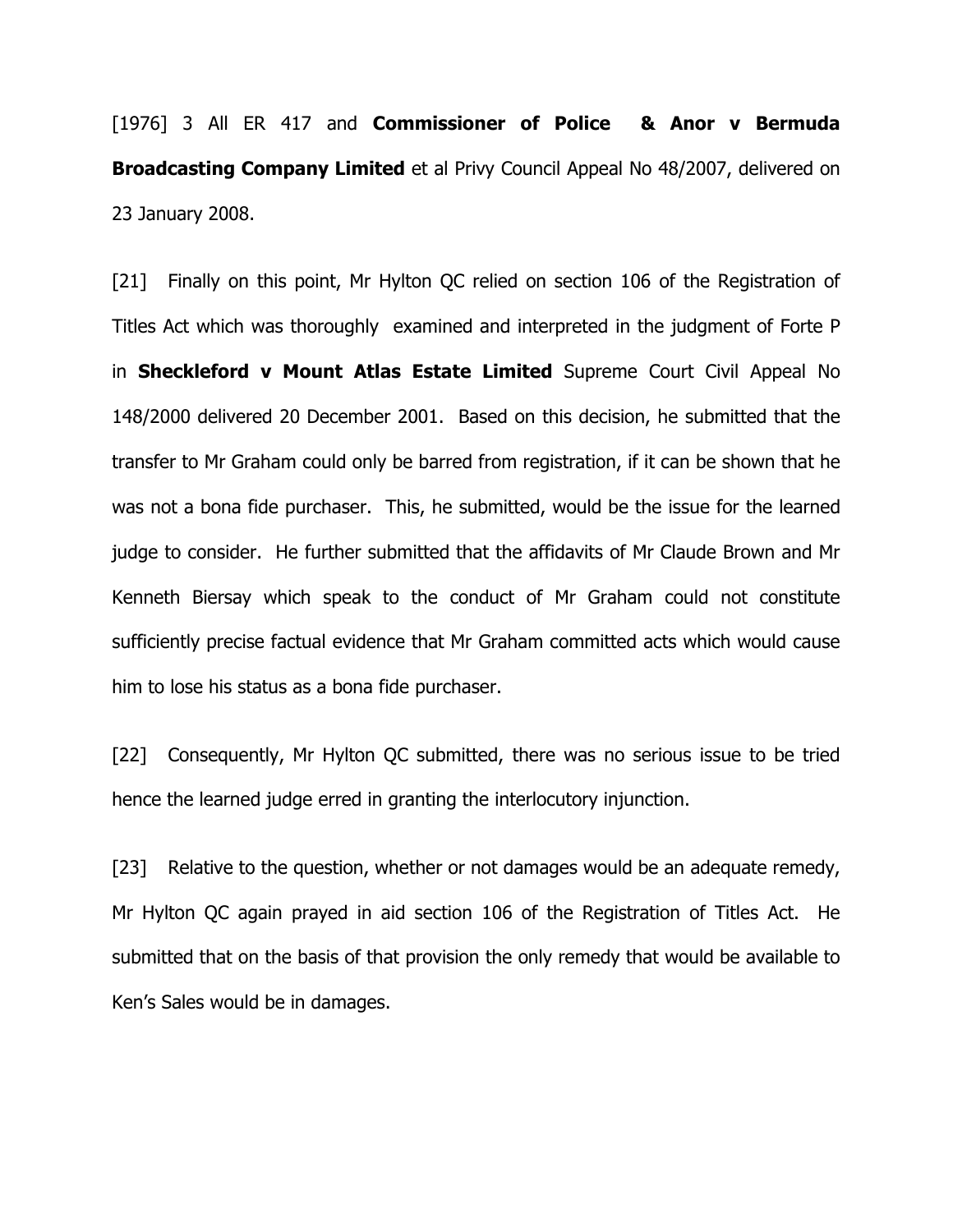[24] He further submitted that since Ken's Sales was itself seeking to sell the property that would be further indication that damages would be an adequate remedy. If Ken's Sales had been wronged, its loss could only be a deficiency in the purchase price for which it could be compensated by an order for damages.

[25] Consequently, he submitted that even if it was found that Ken's Sales had a serious question to be tried, the application for an interim injunction should have been refused as damages would be an adequate remedy.

[26] Mr Foster QC, on behalf of Reliance, adopted Mr Hylton's position with regard to the legal principles enunciated in **American Cyanamid**. He submitted that in relation to Reliance, Ken's Sales raised two issues stating that those raised serious questions to be tried. The first was the allegation that the mortgage deed was void as Reliance breached sections 22A (2) and 22A (3) of the Bank of Jamaica Act. The second issue concerned the conduct of the auction at which the property was sold.

[27] Citing Griffin Ex parte Board of Trade (1890) 60 LJQB 235, Mr Foster QC submitted that the extending of the loans to Ken's Sales did not mean that Reliance was carrying on the business of lending foreign currency. Hence, no licence would have been required from the Bank of Jamaica authorizing it to make the loans.

[28] He further submitted that if Reliance was in breach of section 22A (2) of the Bank of Jamaica Act, then Ken's Sales would also be in breach as the section also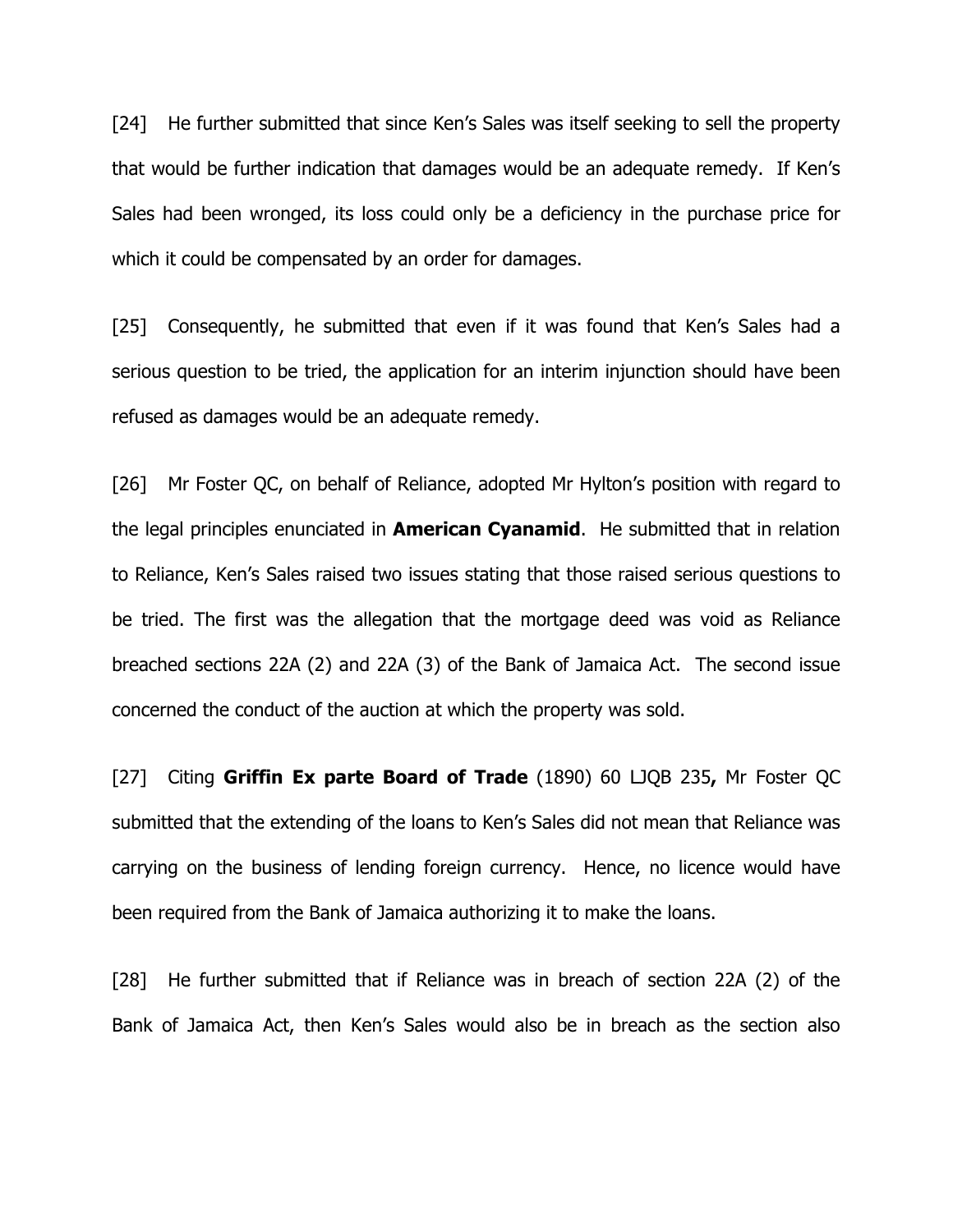restricts the borrowing of foreign currency. Ken's Sales, he submitted, could not properly seek an equitable remedy when it was also tainted.

[29] Mr Foster QC then addressed the complaints by Ken's Sales concerning the non issue of a statutory notice, the refusal of the auctioneer to accept its bid and that of Mr Brown, the inadequacy of the description of the property in the advertisement of the auction and the sale of the property at an undervalue. These allegations and complaints, he submitted, were tenuous and unsupported by the evidence.

[30] Mr Foster QC also, like Mr Hylton QC, submitted that even if there were serious questions to be tried, damages would be an adequate remedy. He also based those submissions on section 106 of the Registration of Titles Act, the decision in **Sheckleford v Mount Atlas Estate** and the fact that Ken's Sales was seeking to sell the property before the auction took place.

[31] Mr Dabdoub in reply, adopting the principles set out in the **American Cyanamid** case, submitted that Ken's Sales had a real prospect of obtaining a permanent injunction because the mortgages on the properties were void.

[32] This submission he based on the assertion that Reliance, in making the loans to Ken's Sales breached the provisions of the Bank of Jamaica Act, thereby making the mortgages void and unenforceable.

[33] Mr Dabdoub next submitted that Reliance improperly exercised its purported power of sale by virtue of the inadequacy in the description of the property, the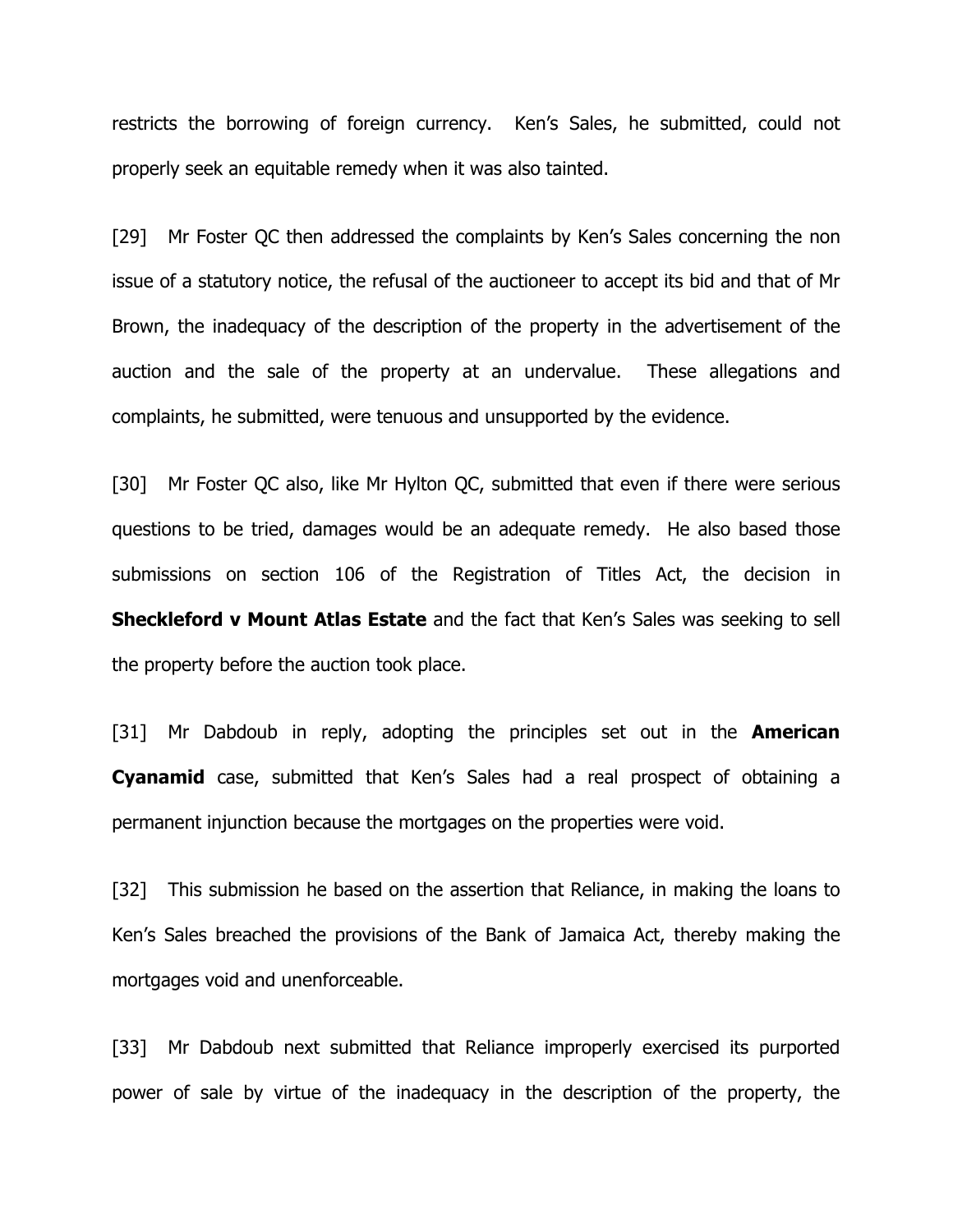absence of a notice to Ken's Sales, the refusal of the auctioneer to accept the bids of Mr Biersay and Mr Brown, and the sale at an undervalue.

[34] Mr Dabdoub further submitted that, based on the decision in **American Cyanamid**, for there to be a determination that there was a serious question to be tried, all that was necessary was that the court should be satisfied that the claim was not frivolous or vexatious.

[35] A mortgagor is entitled to an injunction to restrain a mortgagee from improperly exercising a power of sale he submitted, and for this he relied on the following passage from Fisher and Lightwood's Law of Mortgage, 2<sup>nd</sup> Australian Edition, paragraph 20.37:

> "…Nevertheless, after contract and before completion, the mortgagor will be able to obtain an injunction to restrain the sale if he can show an arguable case that the power of sale has not been properly exercised, either because the conditions for its exercise (for example notice…) have not been satisfied or because the price is an undervalue or because in some other way the sale is improper."

He also cited the case of **Selwyn v Garfit** (1888) 38 Ch D 273 in support.

[36] Mr Dabdoub next addressed the question of whether or not damages would be an adequate remedy. He submitted that if the transfer of the premises at 84 Constant Spring Road is completed, this would prevent Ken's Sales from meeting its financial obligations in relation to the other properties and this would have serious implications for Mr Biersay's family's welfare which could not be remedied by an award of damages.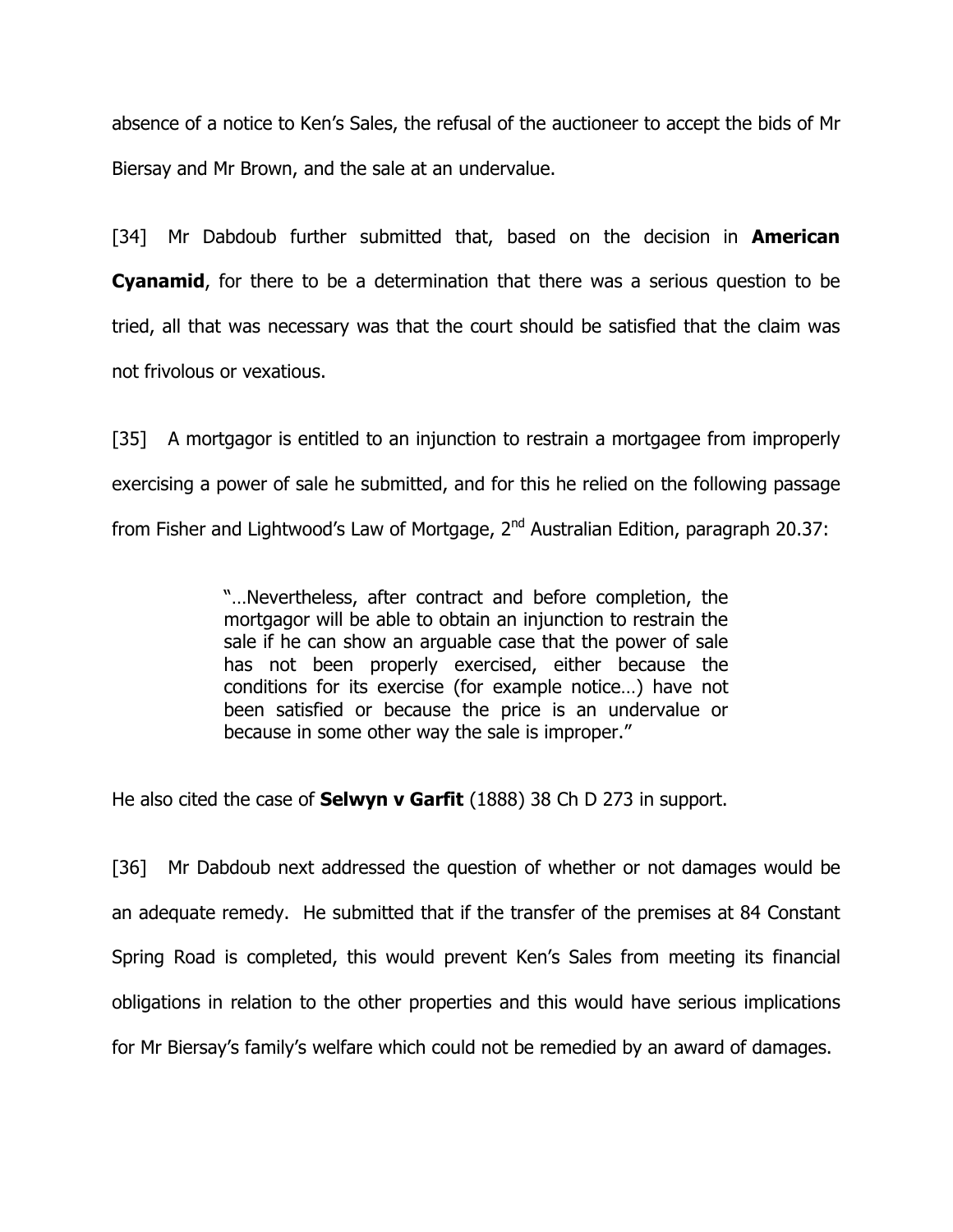[37] He further submitted that section 106 of the Registration of Titles Act can only offer protection to a purchaser if there is a valid and enforceable mortgage, if the purchaser is a bona fide purchaser and if the transfer had already been registered.

## Analysis

#### [38] The Privy Council, in **National Commercial Bank Jamaica Limited v Olint**

Corporation Limited, in keeping with the decision in American Cyanamid reiterated

that before an interlocutory injunction is granted, the court must first be satisfied that

there is a serious question to be tried and thereafter be satisfied that damages would

not be an adequate remedy. In **American Cyanamid**, Lord Diplock in examining the

first basis stated:

"The court no doubt must be satisfied that the claim is not frivolous or vexatious; in other words, that there is a serious question to be tried.

It is no part of the court's function at this stage of the litigation to try to resolve conflicts of evidence on affidavit as to facts on which the claims of either party may ultimately depend nor to decide difficult questions of law which call for detailed argument and mature considerations."

## [39] In Re Lord Cable (deceased) Garratt v Waters, Slade J at page 431 stated:

"American Cyanamid Co. v Ethicon Limited may have led prospective plaintiffs to the belief, perhaps partially justified, that it is not necessary for them to adduce affidavit evidence in support of a motion for an interlocutory injunction of such a precise and compelling nature as might have been required before that decision. Nevertheless, in my judgment it is still necessary for any plaintiff who is seeking interlocutory relief to adduce sufficiently precise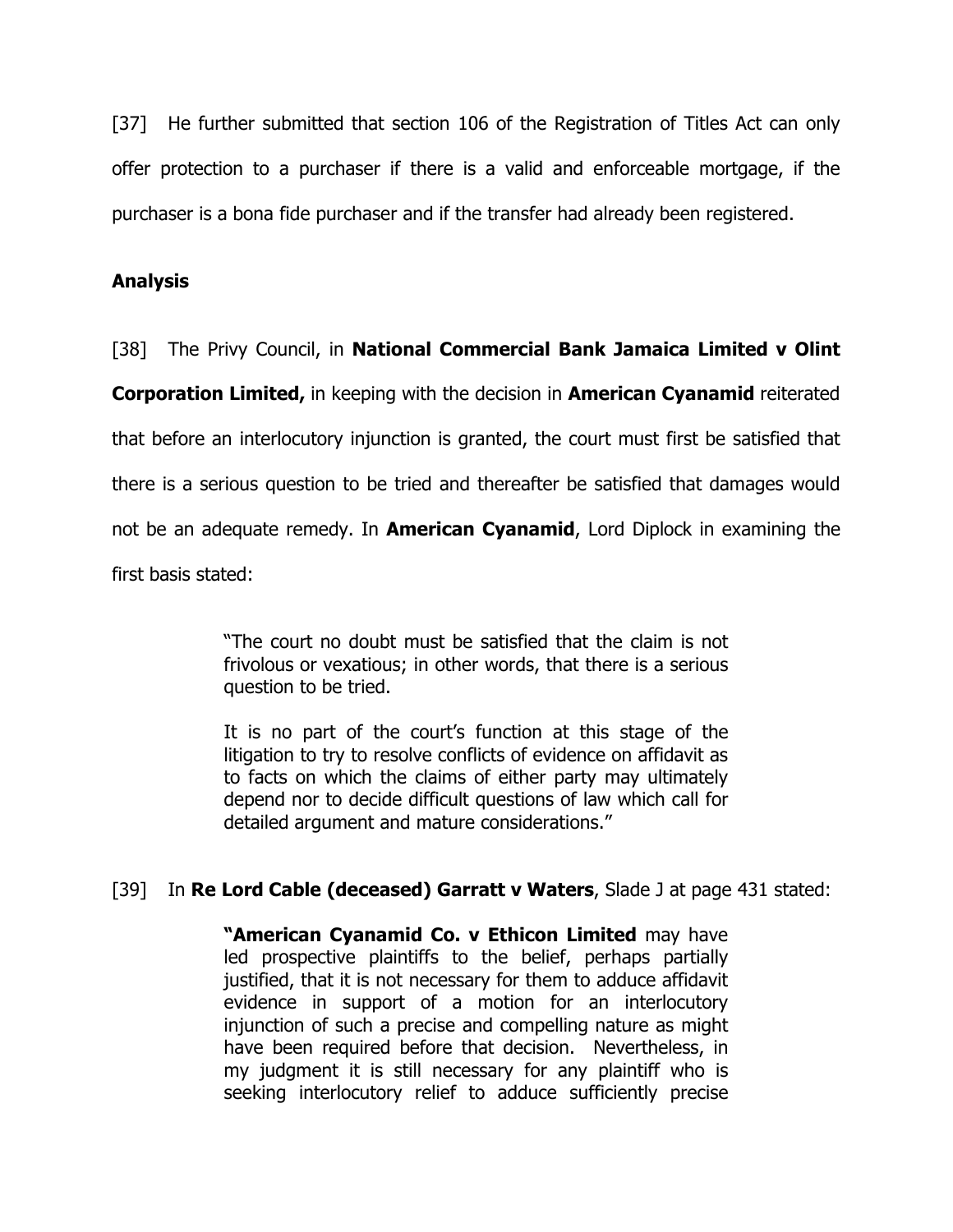factual evidence to satisfy the court that he has a real prospect of succeeding in his claim for a permanent injunction at the trial. If the facts adduced by him in support of his motion do not by themselves suffice to satisfy the court as to this, he cannot in my judgment expect it to assist him by inventing hypotheses of fact on which he might have a real prospect of success."

Their Lordships, in National Commercial Bank Jamaica Limited v Olint Corporation Limited adopted a similar approach.

[40] Ken's Sales' case is based on the perceived invalidity of the mortgages registered on the certificates of title as security for the loans made to it by Reliance. This challenge to the validity of the mortgages is based on the assertion by Ken's Sales that, in making the loans, Reliance breached section 22A (2) of the Bank of Jamaica Act which states:

> "No person shall carry on the business of buying, selling, borrowing or lending foreign currency or foreign currency instruments in Jamaica unless he is an authorized dealer."

[41] On the basis of the evidence before the learned judge, could it be said that Reliance was carrying on the business of lending foreign currency? In re **Griffin;** 

Exparte Board of Trade, Lord Esher MR stated at page 237:

"I think that whether one or two transactions make a business depends upon the circumstances of each case. I take the test to be this: if an isolated transaction, which if repeated would be a transaction in a business, is proved to have been undertaken with the intention that it would be the first of several transactions, that is, with the intent of carrying on a business, then it is the first transaction in the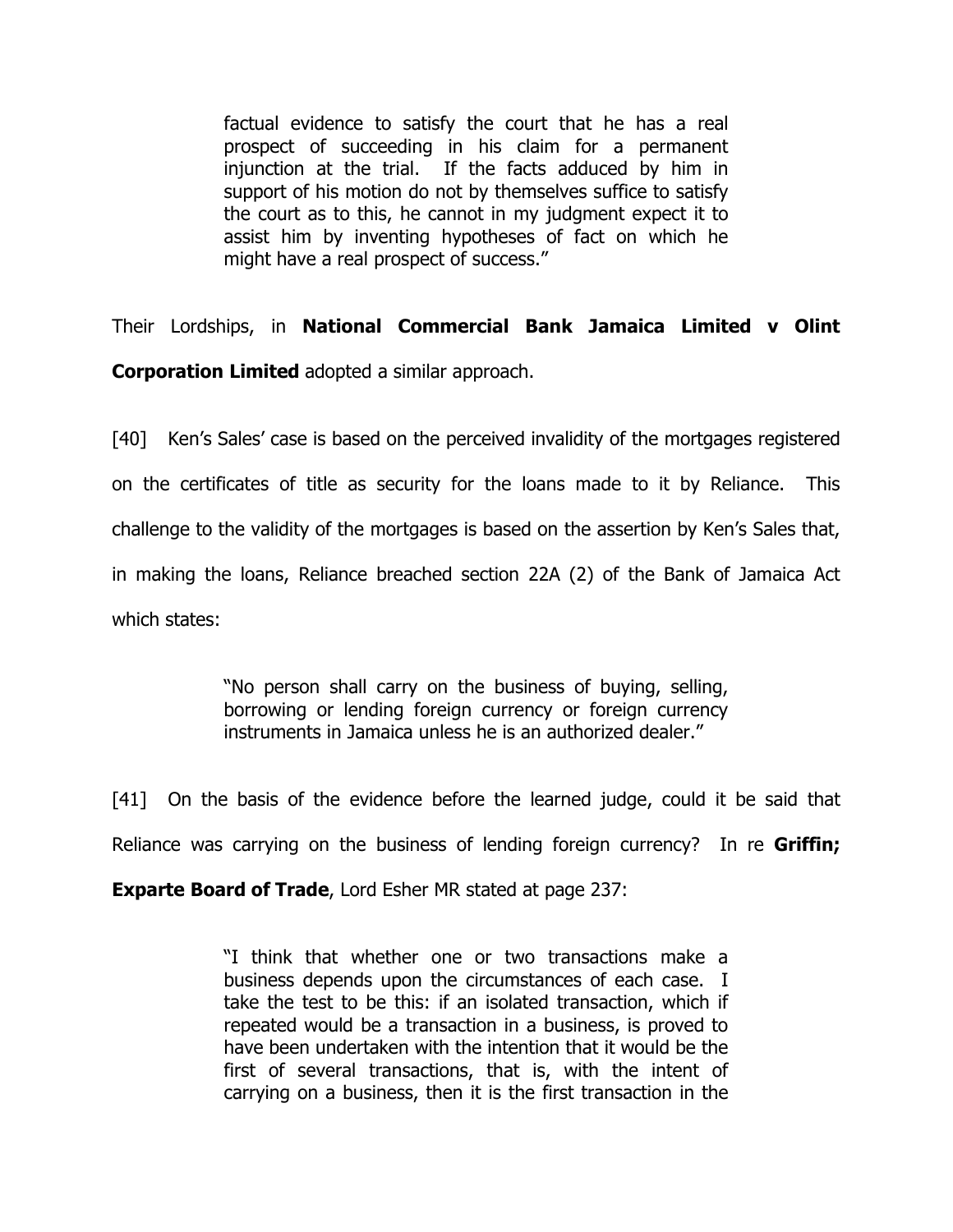existing business. The business exists from the time of the commencement of that transaction with the intent that it should be one of a series …"

[42] In this case there is evidence that two loans were made to Ken's Sales, one in October 1999 and the other in December 1999. There is no evidence of any other loans or even offers of loans to anyone else. It does not require a court to resolve conflicts of evidence as to facts, or to decide difficult questions of law to conclude that on the evidence available to the court, it could not be held that Reliance was carrying on the business of lending foreign currency. This could not, therefore, be deemed to be a serious question to be tried in determining whether or not a permanent injunction should be granted.

[43] The learned judge seemed to be of the same view as she refused to grant an injunction restraining Reliance from selling or transferring the properties situated at 113 and 113A Constant Spring Road after finding that there were no serious triable issues in relation to those properties.

[44] Even if, as the learned judge found, there were other serious triable issues relating to 84 Constant Spring Road, other hurdles had to be cleared before an interim injunction could be properly granted.

[45] Section 106 of the Registration of Titles Act was one such hurdle. It reads:

"106. If such default in payment, or in performance or observance of covenants, shall continue for one month after the service of such notice, or for such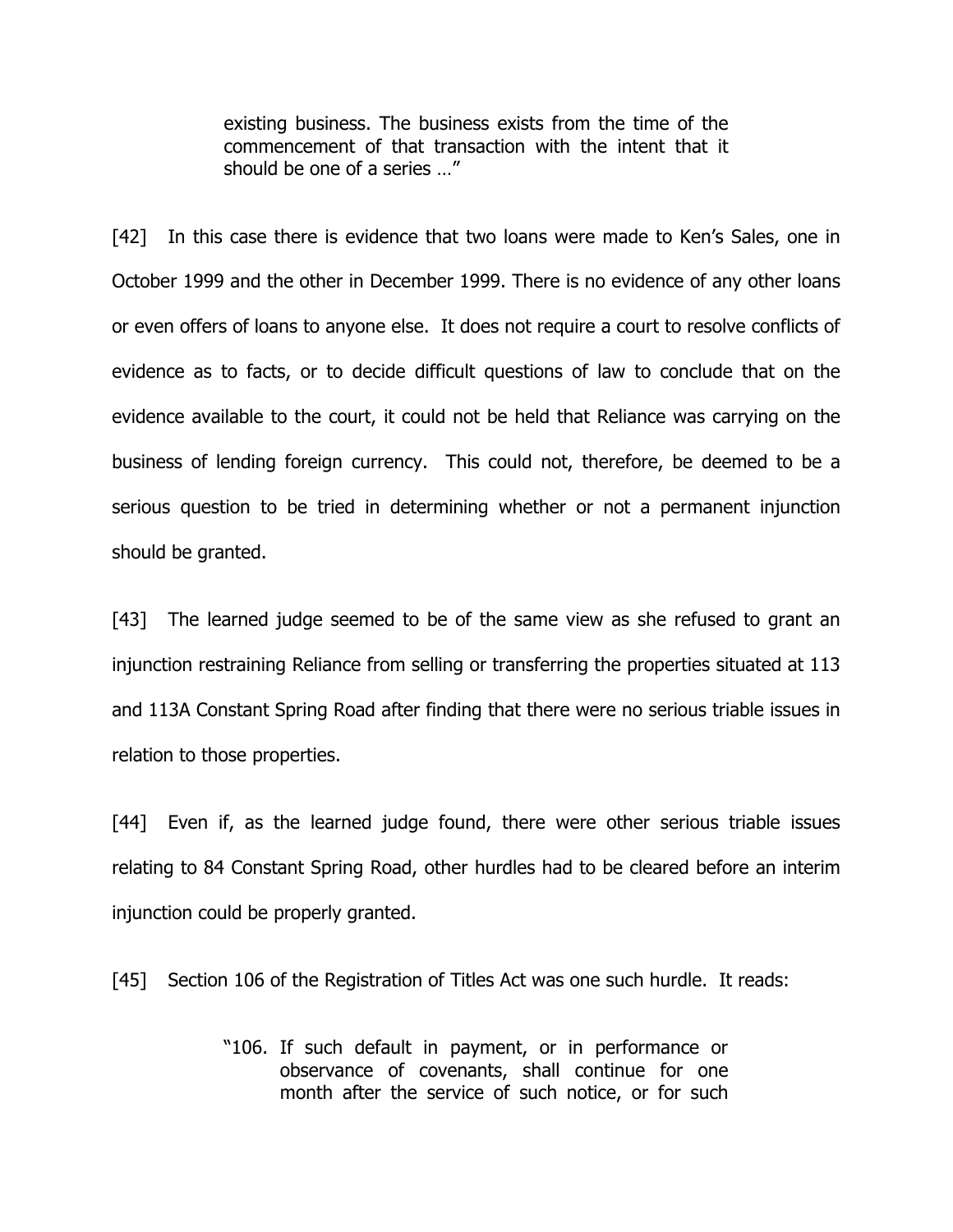other period as may in such mortgage or charge be for that purpose fixed, the mortgagee or annuitant, or his transferees, may sell the land mortgaged or charged, or any part thereof, either altogether or in lots, by public auction or by private contract, and either at one or at several times and subject to such terms and conditions as may be deemed fit, and may buy in or vary or rescind any contract for sale and resell in manner aforesaid, without being liable to the mortgagor or grantor for any loss occasioned thereby, and may make and sign such transfers and do such acts and things as shall be necessary for effectuating any such sale, and no purchaser shall be bound to see or inquire whether such default as aforesaid shall have been made or have happened, or have continued, or whether such notice as aforesaid shall have been served, or otherwise into the propriety or regularity of any such sale; and the Registrar upon production of a transfer made in professed exercise of the power of sale conferred by this Act or by the mortgage or charge shall not be concerned or required to make any of the inquiries aforesaid; and any persons damnified by an unauthorized or improper or irregular exercise of the power shall have his remedy only in damages against the person exercising the power."

[46] The learned judge, in considering the implications of this section, in her judgment stated as follows:

> "It is my view that this section applies where the sale of the land is fait accompli, i.e. registration of the sale of the land has occurred."

This was the view adopted by Mr Dabdoub in his submissions to this court.

Although our Act was patterned from the legislation in Australia which uses the same

Torrens system of land registration, several amendments have been made both in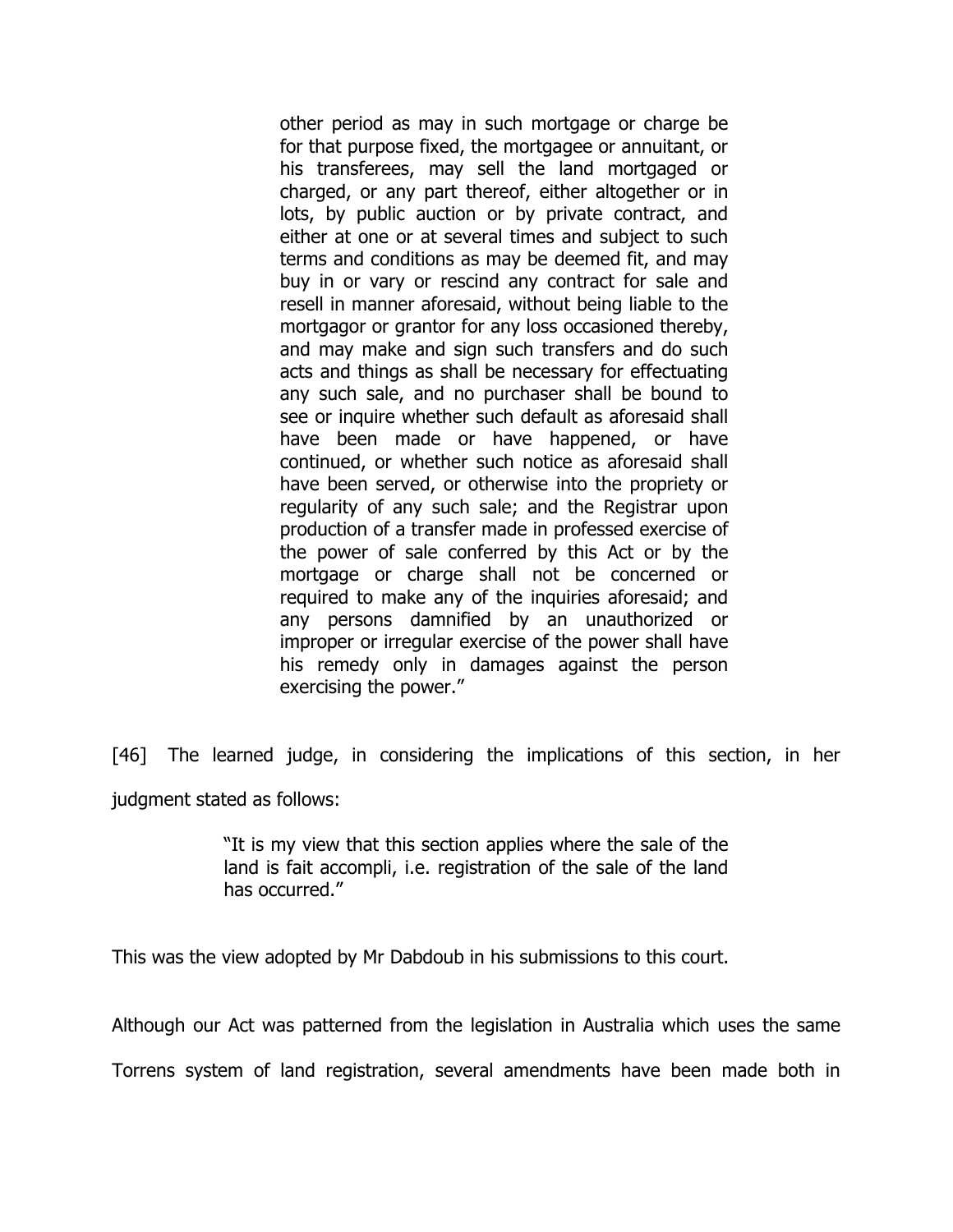Australia and in Jamaica which now result in a difference between section 106 of our Act and the comparative section in the Australian legislation. Consequently, the quote from Fisher and Lightwood's Law of Mortgage and the decision in **Selwyn and Garfit** which were relied on by Mr. Dabdoub are not applicable in Jamaica.

[47] The question whether or not a purchaser is protected even before the transfer is registered arose in the case of Lloyd Sheckleford v Mount Atlas Estate Limited. Forte P, in delivering one of the judgments of the court, traced extensively the development of the legislation which resulted in the present section 106. In interpreting that section he stated at page 7:

> "It is clear from the provisions of section 106, that it not only gives the mortgage the power to sell, but is specific in protecting a bona fide purchaser for value from the consequences that may flow, if the exercise of the power by the mortgagee was the result of impropriety or irregularity. The real question then, is whether a bona fide purchaser, who had no obligation to enquire into whether there was any default, impropriety, or irregularity in the sale should be deprived of the benefits of his contract already executed, for the reason that he had not yet registered the transfer."

Forte P continued at page 8:

"Where then, the purchaser is a bona fide purchaser without any knowledge of an impropriety or irregularity in the sale, and where he has no obligation to make enquiries into such matters, the statute bestows upon him the guarantee that the registration cannot thereafter be restrained."

Later in his judgment at page 14 Forte P stated:

"In any event in my judgment, on a simple reading of section 106, it is clear and unambiguous that the legislature intended to give the purchaser the protection as soon as the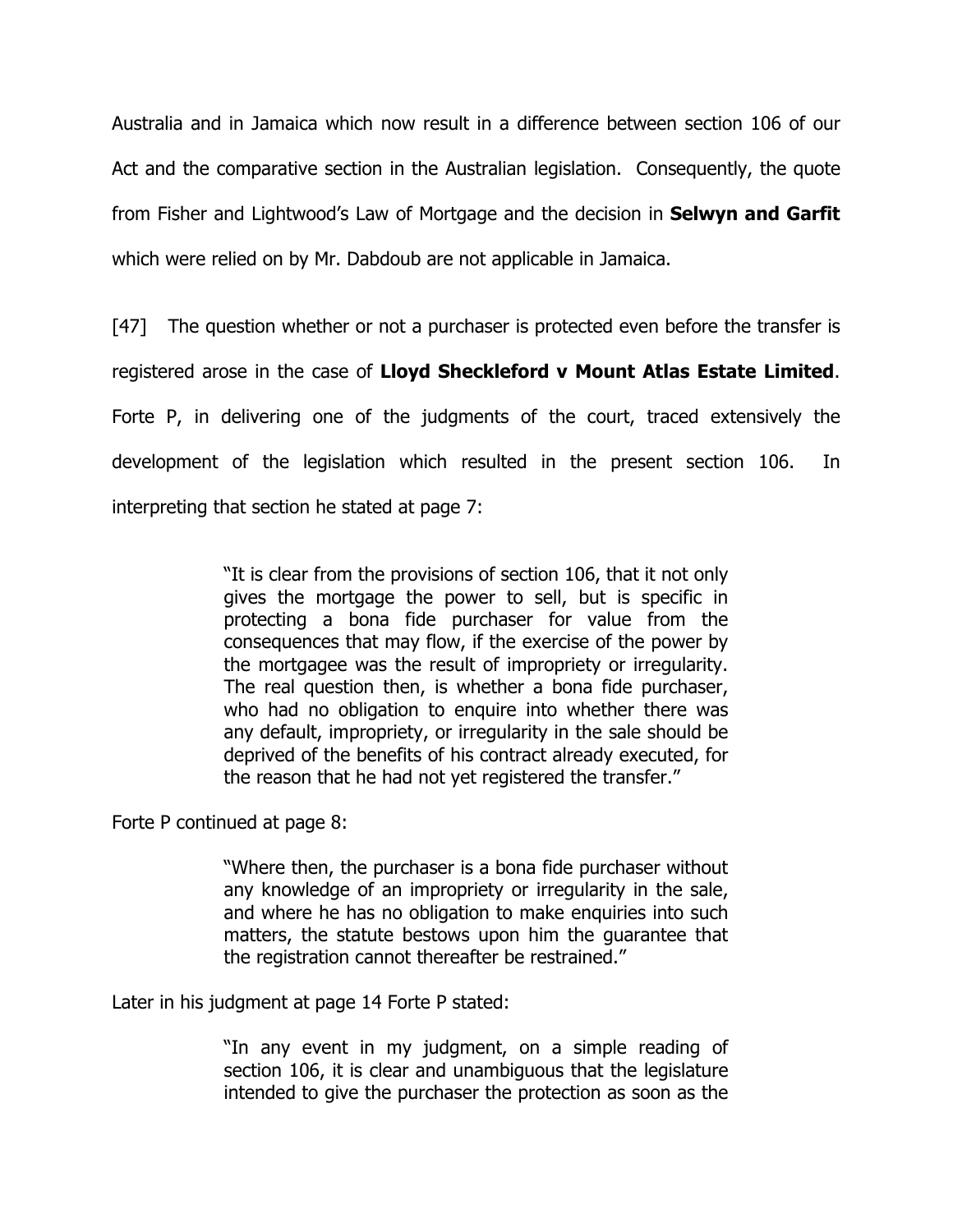mortgagee, in the exercise of his power of sale, enters into a contract with a bona fide purchaser for the sale of the mortgaged property."

[48] Clearly, therefore, the learned judge erred in concluding that section 106 of the Registration of Titles Act did not apply before the registration of the transfer had occurred. Based on the provisions of section 106, and its interpretation in the case of Sheckleford v Mount Atlas Estate Limited, the registration of the transfer to Mr Graham could only be restrained if it can be shown that he was not a bona fide purchaser.

[49] In his affidavit sworn to on 4 January 2010, Mr Kenneth Biersay stated that he attended the auction and handed to Mr Graham, a copy of a notice he had caused to be published in a daily newspaper stating that there was a suit pending in the Supreme Court alleging that the mortgage document was illegal and unenforceable.

[50] Mr Graham admitted receipt of the notice but paid little attention to it as it was neither from an attorney-at-law or a court and he thought this was just the owner of the property trying to discourage prospective purchasers. He also admitted having social discussions with the auctioneer and other persons in the auctioneer's office prior to the commencement of the auction.

[51] In my view, none of these could remove from Mr Graham the status of a bona fide purchaser, who is afforded protection under section 106 of the Registration of